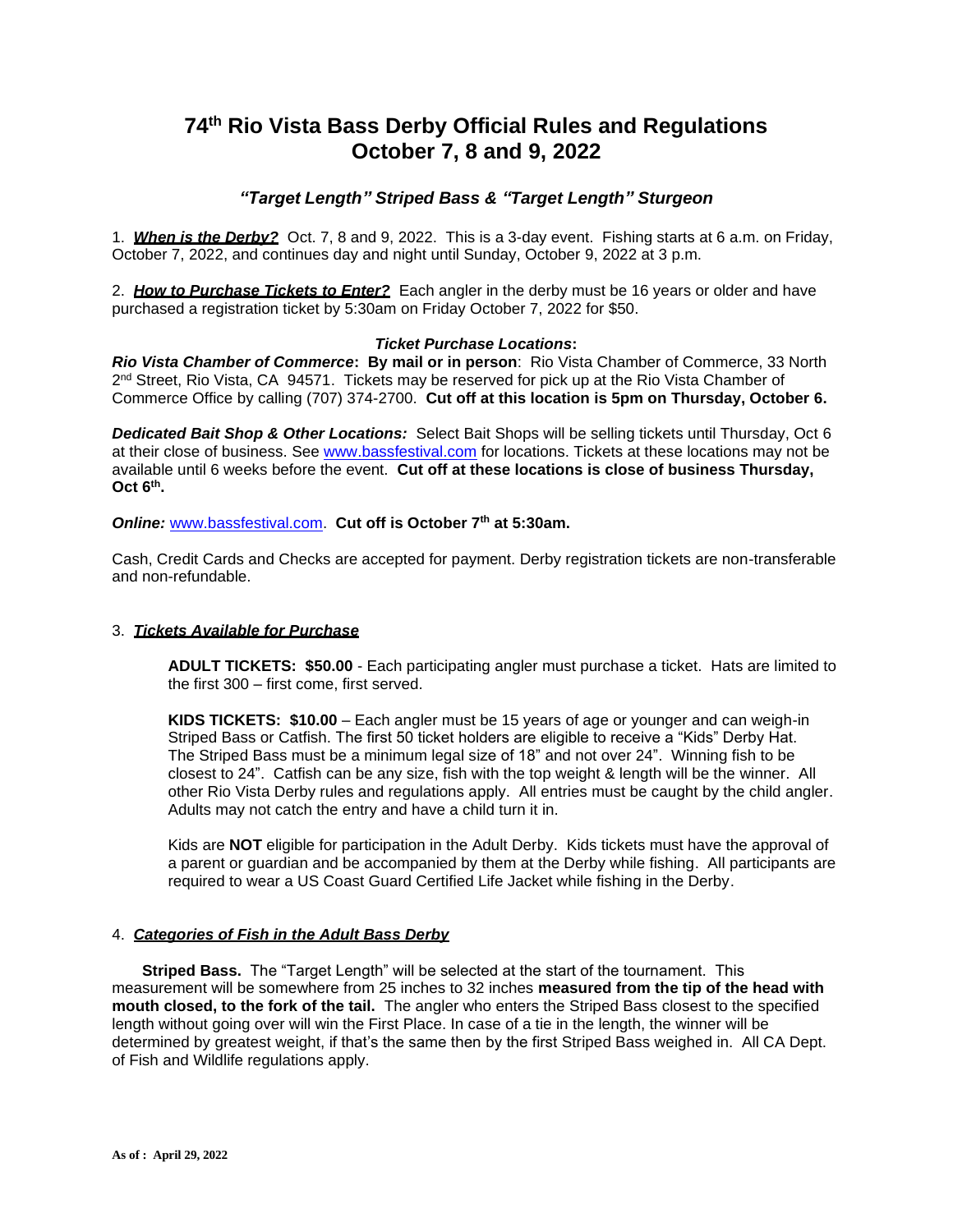**White Sturgeon.** The "Target Length" will be selected at the start of the tournament. This measurement will be from 40 inches to 60 inches **measured from the tip of the nose to the fork of the tail.** The angler who enters the sturgeon closest to the specified length without going over will win First Place. In case of a tie in the length, the winner will be determined by the greatest weight. If that's the same, then by the first sturgeon weighed in. All sturgeon anglers must have a sturgeon report card and all sturgeon **must be tagged at the time of the catch and brought to the Weigh-In Station with tag attached.**

Each person fishing for WHITE sturgeon pay for, and have in their possession at the time of the tournament, a Sturgeon Fishing Report Card, and they complete it in accordance with CDFW regulations. Punching out the month and date on the tag as now required by the Fish and Game Commission. Sturgeon regulations available on [http://www.eregulations.com/california/fishing/freshwater/sturgeon](http://www.eregulations.com/california/fishing/freshwater/sturgeon-regulations/)[regulations/](http://www.eregulations.com/california/fishing/freshwater/sturgeon-regulations/)

 **Salmon**. The angler who enters the salmon of the greatest weight will win First Prize. In case of a tie, the winner will be determined by the first salmon weighed in. Anglers must keep the first two (2) legal size salmon caught.

# 5. *Where Can I Fish?*

 Anglers may fish from San Francisco Bay to Sacramento. All fish must be weighed in at the Official Weigh Station at 1 Main Street, in Rio Vista. **Check the weigh in times below in paragraph #9!!!**

#### 6. *How to Find Out the "Target Length"?*

 The target Length will be posted at 6 a.m. on Friday, October 7, 2022 on the Rio Vista Bass Derby & Festival Facebook page, "Rio Vista Bass Derby & Festival" and the webpage: [www.bassfestival.com.](http://www.bassfestival.com/) You may tune into Bob Simms Outdoor Report at 6 a.m. on Friday, Oct. 7, 2022 on 1530 AM/93.1 FM radio. The participating Bait Shops will also post the "Target Lengths".

#### 7. *How do I Measure My Fish?*

**Striped Bass will be measured from the tip of the head (at the mouth) with the mouth closed, to the fork of the tail.**

#### **Sturgeon will be measured from the tip of the nose to the fork of the tail.**

#### 8. *What to Know about the Weigh-In*

 All fish entered in the Bass Derby must be measured and weighed in at the Official Weigh-In Station, located at **1 Main Street in Rio Vista**. The California Striped Bass Association Isleton Delta Chapter is the official Weigh Master of the 2022 Rio Vista Bass Derby.

 Each angler must present his or her own fish for measurement and weigh-in. The angler will provide the Weigh Master with information as to when and where the fish was caught. All anglers must present their numbered Derby ticket along with their Fishing license and Sturgeon Report Card (if applicable) and a Government Issued Photo ID at the time of the weigh-in.

 Each angler may submit only one fish per category in the derby. Tickets will be marked accordingly, and all fish will be marked for identification purposes.

 The Weigh Master and/or official from the Department of Fish and Wildlife reserve the right to retain any fish in order to make a full investigation in any case where the weight or condition of the fish caught is challenged, or there may have been other violations of the derby rules or state and federal laws or breaches of good sportsmanship. The Weigh Master and/or official from the Department of Fish and Wildlife reserve the right to open and inspect any entry. The Rio Vista Chamber of Commerce shall form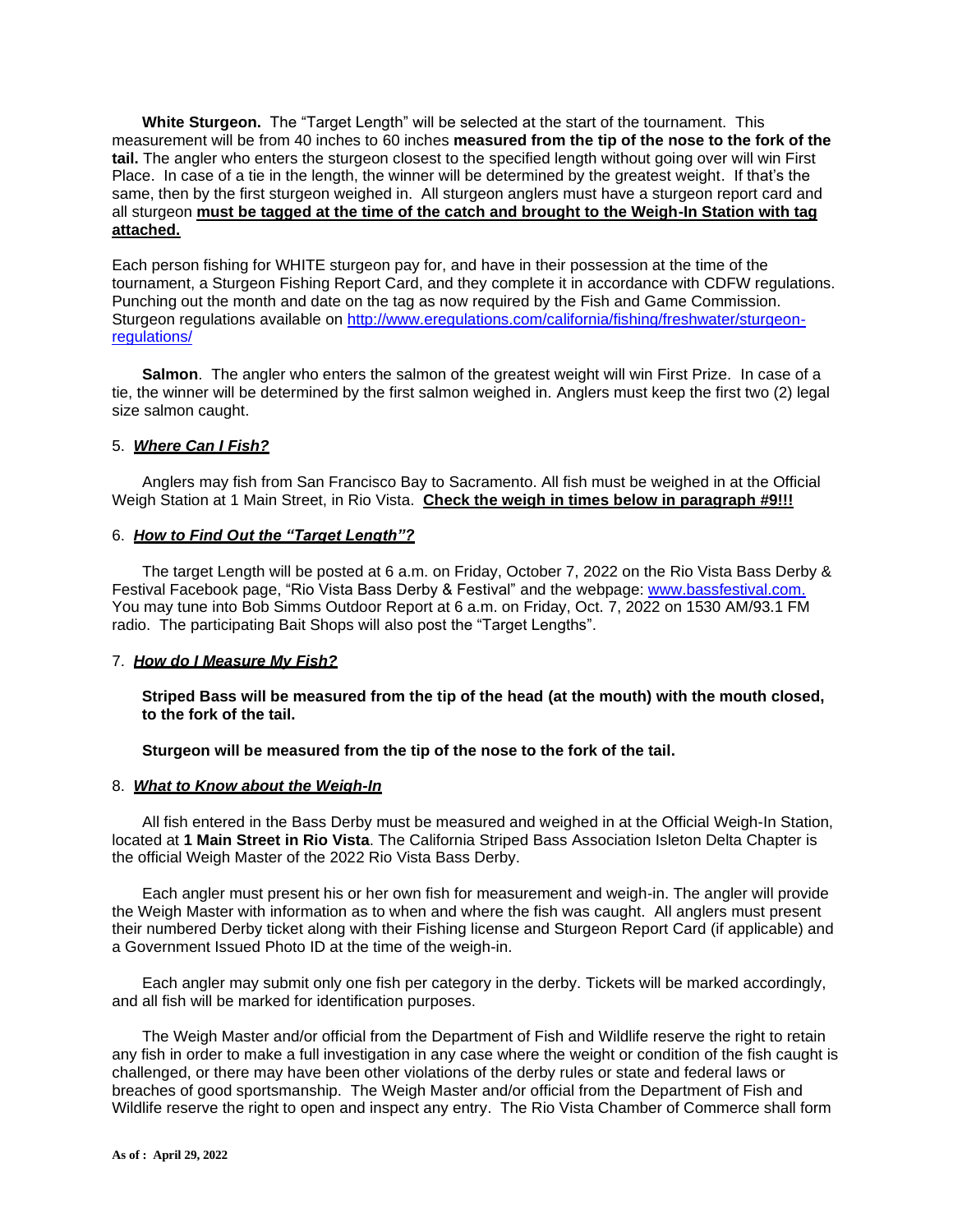a committee for any investigation; the committee will include at least one representative from the Rio Vista Chamber of Commerce. This committee reserves the right to reject any entry. Their decisions will be final. All anglers must conform to all California Department of Fish and Wildlife and U.S. Coast Guard rules and regulations. In addition, any controversy or claim rising out of or relating to this contract, or the breach of this contract, shall be settled by arbitration at the participant's expense. Additionally, all boating shall be done in accordance with the State of California & US Coast Guard rules and regulations. All occupants must wear a life-saving floatation device while fishing in the Derby.

*In case of an emergency call 911 or the US Coast Guard Station Rio Vista (707) 374-2871.* 

# **SPECIAL CONDITIONS FOR CONTESTANTS IN ACCORDANCE WITH CA DEPT of FISH AND WILDLIFE**

### **Regarding Quagga and Zebra Mussels**

Tournament organizations and participants must comply with all federal, state, and local laws, regulations and ordinances pertaining to the spread of Quagga Mussels (QM) and Zebra Mussels (ZM).

- 1. On the Sacramento-San Joaquin Delta, tournament organizations (Permittees) must ensure vessels are clean and free from QM/ZM before the tournament.
- 2. Anglers in a vessel not clean and dry or with QM/ZM attached cannot participate in the tournament.

#### 9. *When are the Weigh-in Times?*

| Friday, October 7, 2022   | $9:00$ a.m. $-6:00$ p.m. |
|---------------------------|--------------------------|
| Saturday, October 8, 2022 | $9:00$ a.m. $-6:00$ p.m. |
| Sunday, October 9, 2022   | $9:00$ a.m. $-3:00$ p.m. |

#### 10. *How to Get to the Official Weigh-in Station – Rio Vista City Boat Launch*

 Official weigh station is located at **1 Main Street –** Next to city hall and a short walk from the Rio Vista Boat Launch.

By Car. When entering Rio Vista on Highway 12, turn south at the Shell Station (5<sup>th</sup> Street). Proceed on 5th Street until it dead ends at Montezuma Avenue. Turn left. Proceed to Front Street, another dead end. Turn left for 30 feet or so. Turn right into the city launch and parking lot. Park there (while your fish is weighed in) and walk to the weigh station at 1 Main Street.

#### 11. *What are the Prizes*

# *ADULT DERBY PRIZES WINNER MUST BE PRESENT TO RECEIVE AWARDS*

| <b>STRIPED BASS</b>            | <b>STURGEON</b>      | <b>SALMON</b>       |
|--------------------------------|----------------------|---------------------|
| 1 <sup>ST</sup> Place - \$3000 | $1st$ Place - \$1000 | 1st Place - \$1000  |
| $2nd$ Place - \$1500           | $2nd$ Place - \$500  | $2nd$ Place - \$500 |
| 3rd Place - \$1000             | $3rd$ Place - \$200  | 3rd Place - \$200   |